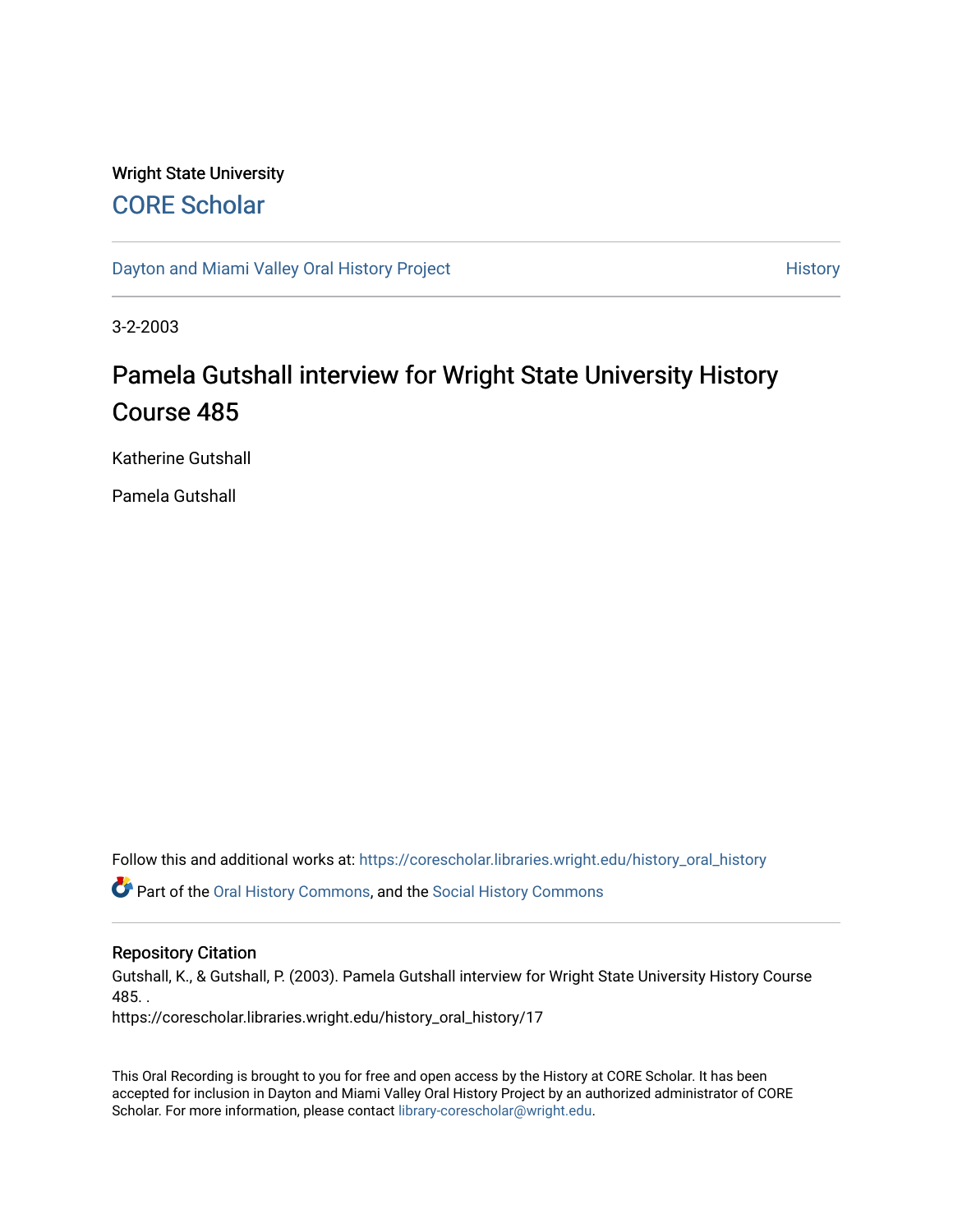The first interview I did was with my mother, Pam Gutshall. She grew up on the family farm and I was interested in her memories growing up on the farm.

 $\sigma$  .

I did the interview in the evening when my Mom would have wanted to go to bed. But, she stayed up and did the interview. We sat on the couch with her holding the recorder in her lap with one hand and the other hand was on Maggie, our dog. To me watching her hand pet Maggie was sometimes even more interesting than the answers to the questions. During the time she was talking about Teddy,

"Teddy was our first dog and he was a Border collie. He came I think from Indiana. They went over and got him from a breeder. He came before I went to first grade I'm sure. And Border collies are known for instinctively knowing how to herd to cattle and gain he had no fear he did it. That was his job and he loved every minute of it."

her hand was stroking Maggie more lovingly, and firmly than when she was talking about college. Another thing that struck me was how she would smile during certain parts such as her college experience. Such as when she talked about what she did in the dorms.

"We had two senior girls who were in lieu of house mothers, and then there were twelve of us who were living there. And it was phenomenal because we really, really bonded. And those were friendships that stayed throughout the four years. Even though, again, we joined different sororities, had many different interests. It was the first time that I learned that your best friend doesn't have to do everything just like you. You could still have a best friend but you had many, many friends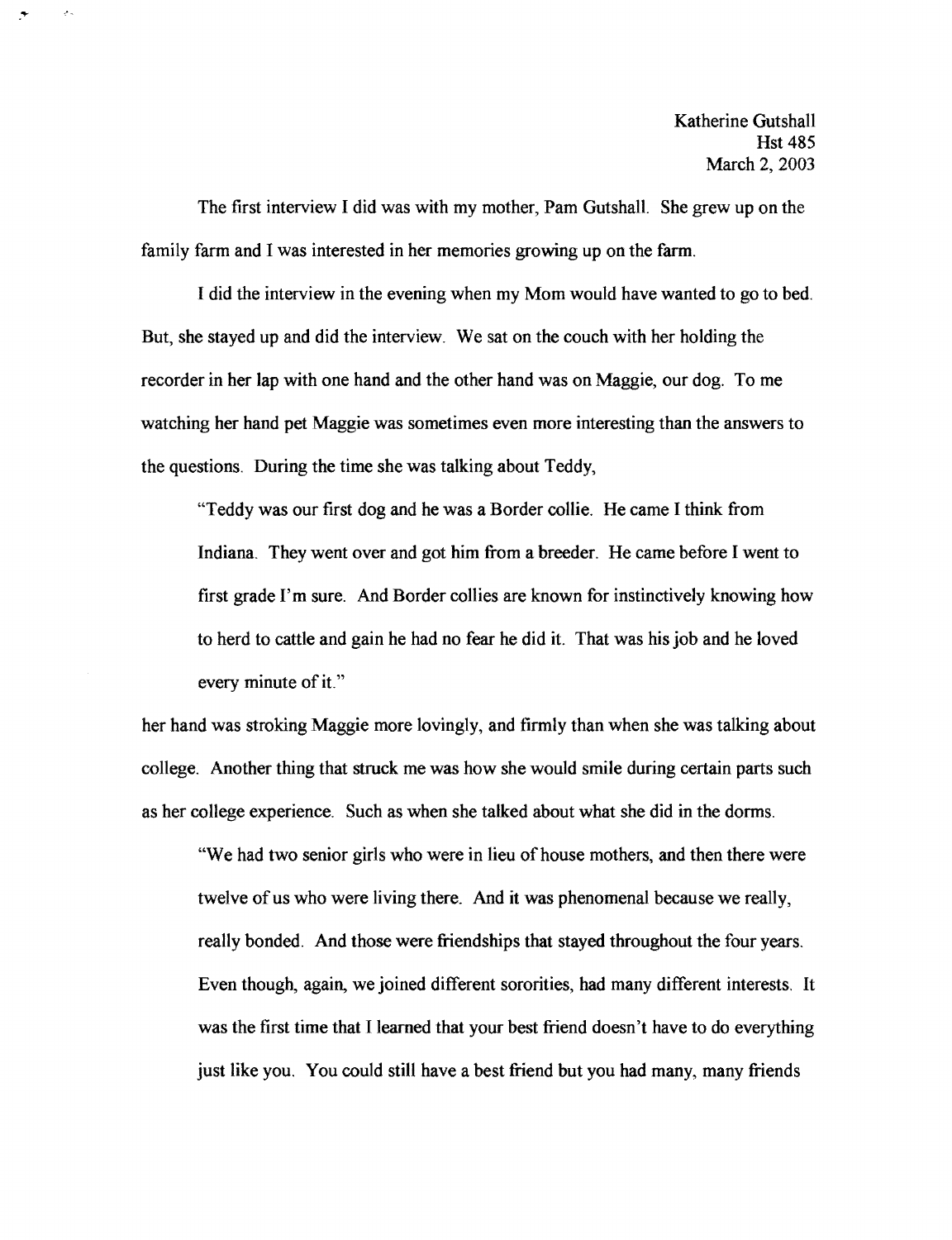for many different things. Truly an eye opener. But more likely a life changing experience. That is what really education was all about. It wasn't just from the books. It was to get you to know your world better."

I knew that college had been a special time in my Mother's life but until now I did not know special.

 $\sigma_{12}$ 

I was some what surprised by the answers that she gave in response to the "good life" questions. I always knew she wanted to be a housewife, but the material aspirations surprised me. It's such a departure from what she grew up with and what she has said she wanted from as early as I can remember.

I am glad I did this interview. I was worried about it somewhat, because my Mother has lost a sister in the past few years and I did not want to bring up any memories that were painfuL I do feel it was worth the time and energy to put these memories on tape.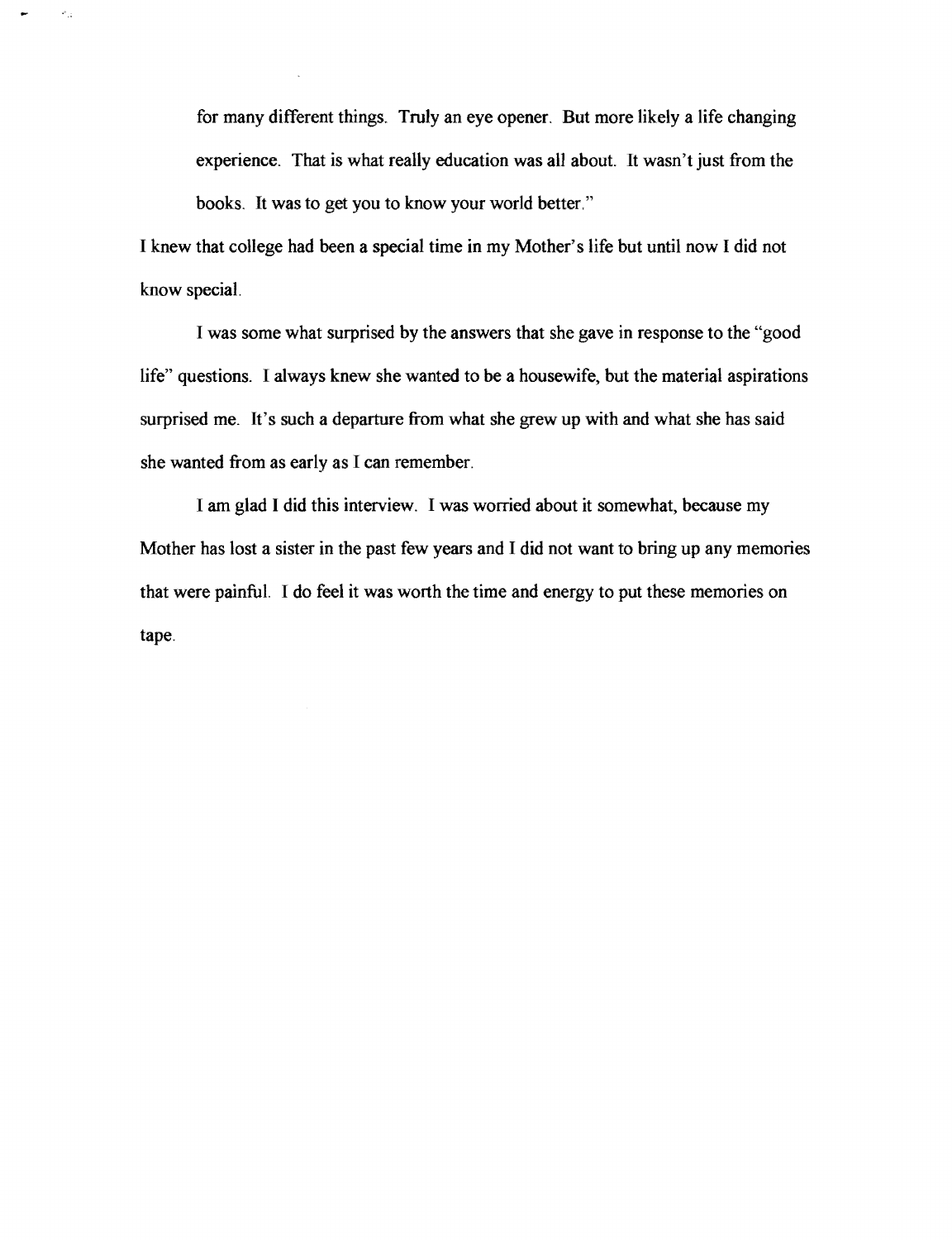# Transcript of conversation with Pam Gutshall

*This is Katherine Gutshall on February thirteenth at Pam Gutshall's home in her family room.* 

#### *Where didyou grow up?*

Zanesfield, Ohio. But actually, out in the country because I grew up on family farm.

# *What was it like?*

Probably the best of times. Simply because it was the values of traditional mid-America. People cared about other people and when they cared, they took care of other people. I remember multi-generational family gatherings which were the norm. Probably at least once a month. Also, when I grew up, it was a multi generational house. I was the oldest daughter of three and we lived in (on) the family farm. And the house was built in 1889 but it was on the farm that was deeded to the family (by a) military grant in 1818 and the house was my grandparents. I remember then vaguely though my grandmother died probably when I was three or four. And my grandfather died by the time that I had started to first grade. Kindergarten hadn't been invented up there yet. So consequently, the multigenerational belief was still there. And it was true of a lot of different friends that I had. But even more than that, the sense of community and taking care of other people, people looking in on them, sensing their needs and doing something about it was why it was probably the best of times. When you said multigenerational, and your *grandparents were not alive, what didyou mean?* They were alive. My grandfather Taylor did not pass away until I was ready to go to first grade. *So, he lived with you?*  We lived with him. It was his house.

# *You said you lived on a farm. What kind ofanimals didyou raise?*

When I was preschool, it was a little bit of everything; cows, hogs, chickens. My Grandfather Curl had sheep and we would inevitably get one or two sheep that more like pet sheep that we would keep but we didn't do that big time. My Dad would not have horses. He had them when he was a kid and did not want to have horses again. They are a lot of, high maintenance. They can get going things wrong with then very, very quickly. As time went by, by the time I started school, the hogs had gone by the wayside so that it became a dairy farm. And because it's a dairy farm that meant that you had to the things, the crops that would support that operation. So it included the grains, the corn, hay, that's about it.

#### *What kind ofmechanics didyour Dad use?*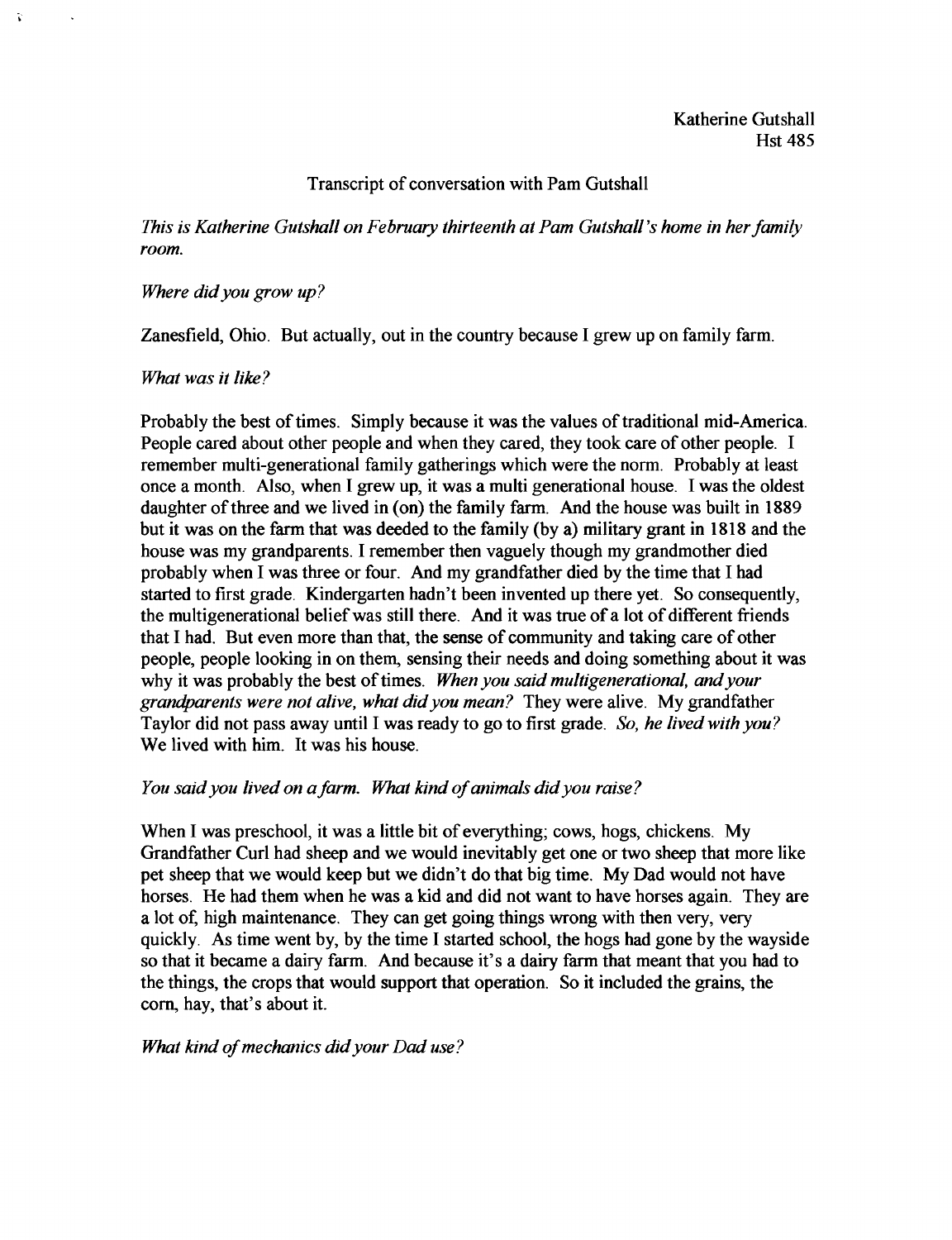Old fashioned tractors were what I first remember. And we've got the old fashioned sixteen-millimeter movies that would show that kind of tractor. And then up to 60's things were done s much by hand with minimal machinery help. In order to bale hay or straw, it came out of a baler, but then you had to load it onto the wagon that would follow behind and that was physically do that. That inevitably meant that some high school guy was hired to load straw or hay. And then after it was on the wagon, had to take it to the barn and reload it because it had to be moved to the hay loft. When you took it up to the second story, there would be a conveyer belt that would take it up. But it was still loading it and... There is no way I could even budge those hay bales or straw bales. They were so heavy. *Maybe fifty pounds, hundred pounds?* At least a hundred. *What size were they?* Three feet by two feet.

# *So when you said the high school kids, didyour dad have seasonal help, or year-round help?*

Seasonal help. The first one that I can remember was Gordon and he lived in Zanesfield. He was a town kid. But he helped out for a few summers. Then, David. And then somebody with the last name of Reames for maybe a summer or two. And after that I would have been going to college. And I don't know what, who all was helping then. *So the seasonal help didn't start until you were in junior high or so?* No, seasonal help started when I was in second or third grade.

# *You were saying that your Grandpa Curl gave you sheep. What were the names of those sheep?*

Don't remember. I don't know that they had a name. They were just the lambs. *Didyou sell those offor did they stay until oldage?* They would stay in the summer then they would go back over to Grandpa Curl's barn in the winter. And he would give us a check for the shearing of the wool and I cannot for the life of me remember how much those checks would have been. But that was a really nice gesture. He didn't have to do it. And I'm sure that I saved it. I saved my money.

#### *What other pets didyou have?*

Teddy was our first dog and he was a Border collie. He came I think from Indiana. They went over and got him from a breeder. He came before 1 went to first grade I'm sure. And Border collies are known for instinctively knowing how to herd to cattle and gain he had no fear he did it. That was his job and he loved every minute of it. And then we had the assorted cats, always had cats. When I was in high school, 1 had a white bunny rabbit. His name was traditionally Peter. Peter lasted until a dog got him. But he lived in the back porch in a cage. We could take him into the kitchen which was tiled and then there was an archway that went from the kitchen to the living room. And Peter knew that he was supposed to stay in the kitchen on the tile but Peter also knew that the living room was better place to be and so he would sneak and soon ad he hit the carpet, he would thump, thump, thump. And it's like, "I got it! I did it! 1 did it! He was just hop, hop, hop; happy to be there. He could be, instead of a lap dog, he was a lap bunny rabbit.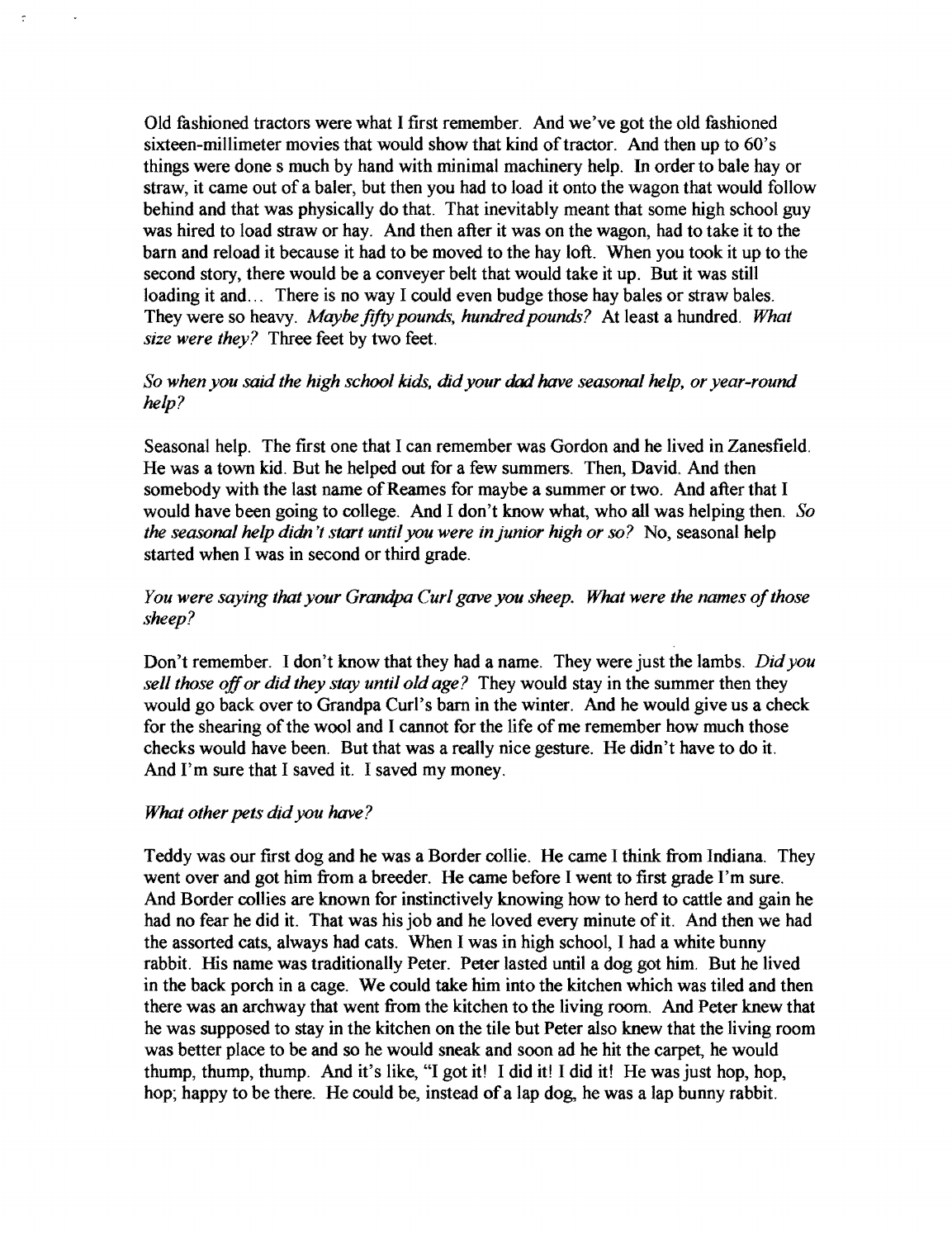During the summer time, he went outside, and he stayed in the yard. Just nibble, ate on green stuff. *And that's when the dog got him?* The dog got him when he was, it was coming onto wintertime, in November, and he was in a crate in the cow barn. And at that point Teddy had died and we had a new dog. This dog was another Border collie and apparently she had been beaten. And she just did silly, skittish things. And she got the rabbit, killed it. *Didyou have any chickens as pets?* Never. We had chicken, but never as pets. We had baby chickens. Back in the 50's you could go to the dime store then known as JC Murphys and before Easter they would bring in dozens and dozens of baby chicks that had been dyed pick, blue, green, lavender; anything but regular yellow fluff. And you could by them. We always bought, I don't know, four or five chicks and then they would come home and stay probably for a month or so in the back porch. And then as their growing older, their getting rid of their baby feathers and their regular white ones would come in. And then they would move from the back porch to the regular hen house. But they never developed personalities.

#### *Were there any truly memorable on the farm that has stayed with you?*

Cockly Lockly was a rooster which attacked me. *Did he meet a demise*, a unnatural *death?* I can't remember how he died. I don't know. He may have been Sunday dinner for all I know. *Anybody else?* Our first kitty that we had, that we played with was Snowball. Snowball was white except he had a yellow ringed tail. And we, this was preschool time, we dressed him up in doll clothes. He'd take it. Stroll him around in the baby buggy, he'd take it. *Did you form any relationships with the cows*? We had one called Ada. She had South America on her side. She was an unusual cow because she really had a personality. Every once and a while, my Dad would buy  $a_n$  new cow<sub>1</sub>—He was always upgrading bloodlines and so forth. And apparently she was one he to then breed and so forth. And make his operation more profitable. But anyway, Ada had South America on one of her sides. And she was one in which she would come up to us and we'd pet her.

#### *Where did you go to school and whatnot?*

Went to a consolidated school in Zanesfield. It was a consolidated two townships school. But it consisted of all twelve grades in one building. And there would have been one first grade, one second grade and so forth. When I was in ninth grade, our school was forced to consolidate with a neighboring school that again that had been two townships put together. So my graduating class had a grand total ofsixty five kids in the class and that was four townships put together. And yet everybody knew everybody else. Everybody knew where everybody lived. Everybody knew everybody's family and the history of everybody's family back at least two generations. And if you didn't you were an outsider. Outsiders really had a hard time of adjusting because no matter what even if you moved there as a kid, you were still considered an outsider and never quite to be trusted.

#### *Who was your favorite teacher?*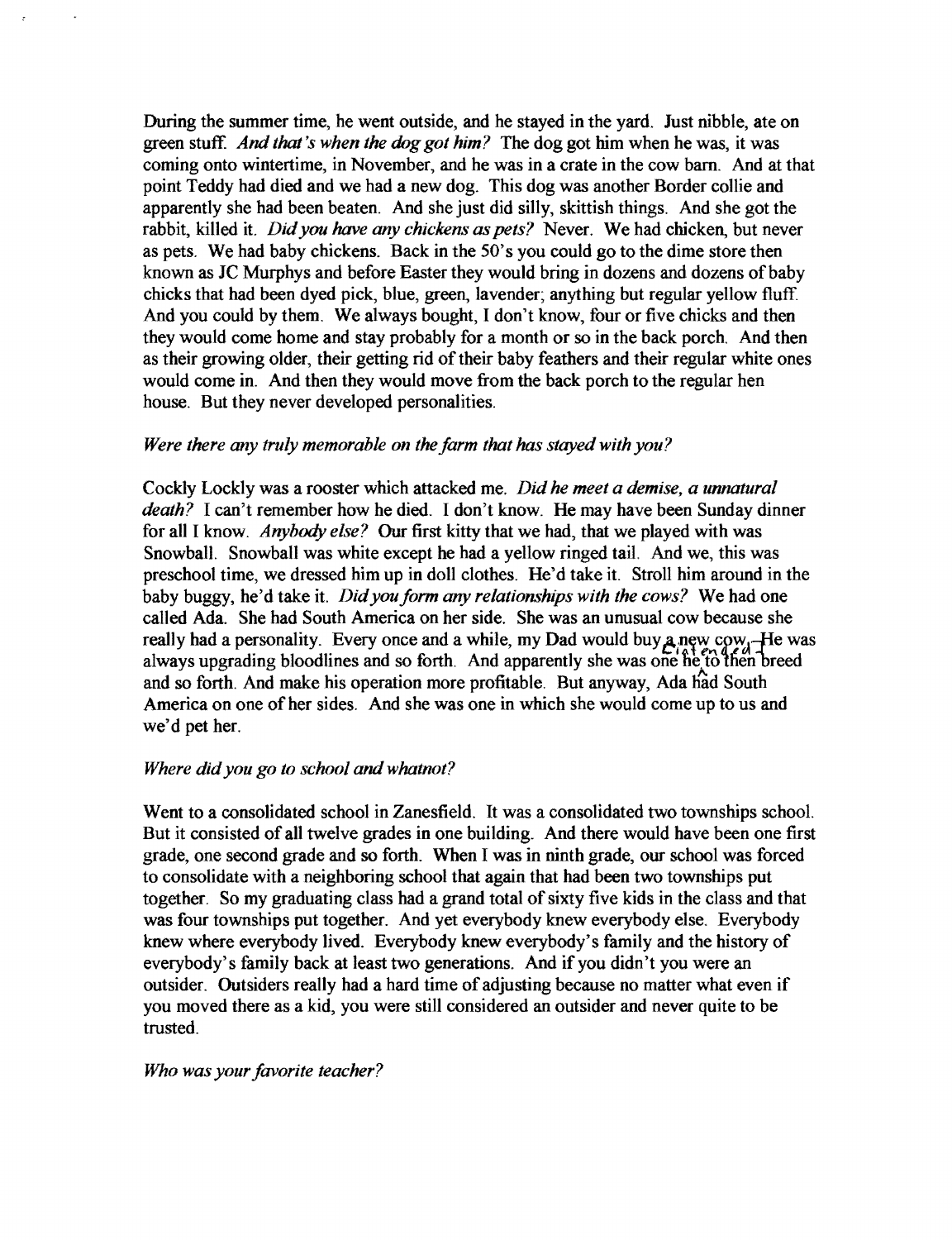Francis Stewart. Mrs. Francis Stewart. She was my third grade teacher. She was creative, fun, and did not have a four-year bachelor degree at that point. She was still going to summer school to get her degree. That was back in the good old days when you could start teaching before a bachelors. And she was the best.

# *You graduated from high school, where didyou go to college?*

Otterbein, it's in Westerville Ohio. *Why there?* I'm Methodist, it was a Methodist, one ofthe four Methodist colleges in Ohio. I liked it better than I did Ohio Wesleyan, certainly better than Ohio Northern which was up in the real boon docks and Mount Union was too close to Cleveland and too far away. So it was really between Ohio Wesleyan and Otterbein. And Ohio Wesleyan was probably snobbish enough to make me feel uncomfortable where as Otterbein was just Middle America.

# *How did college work for you? Did you enjoy it? Did you have regrets about going to college?*

It was the four best years of my life. I was like a butterfly, coming out of the chrysalis. It was marvelous. I finally was around people who were like me. Could think and enjoy more academic type things plus there were so many wonderfully nice people I met. I did the sorority thing, and yet my friends were in every single different sorority. My freshman year I had a very unusual experience because we were the first wave of the baby boom and Otterbein had admitted more freshman than they actually had bed space for. And their solution to that was the college had a guest house, for visiting people to stay at and they converted it over to a freshman dorm. We had two senior girls who were in lieu of house mothers, and then there were twelve of us who were living there. And it was phenomenal because we really, really bonded. And those were friendships that stayed throughout the four years. Even though, again, we joined different sororities, had many different interests. It was the first time that I learned that your best friend doesn't have to do everything just like you. You could still have a best friend but you had many, many friends for many different things. Truly an eye opener. But more likely a life changing experience. That is what really education was all about. It wasn't just from the books. It was to get you to know your world better.

# *What didyou go to college for?*

I knew from the get-go, elementary, I wanted to be a teacher. Specifically I knew I wanted to be an English teacher. *Why?* I love that subject and in the early sixties, there were really only two job options open - nursing and teaching. And flitted with nursing a bit, but I really knew that I loved teaching. I just, always had the idea of watching the light bulb come on in somebody's head and me being the catalyst for that. It was what I wanted to do.

*What are the things that you remember the most about being at Otterbein? What didyou*  do for fun?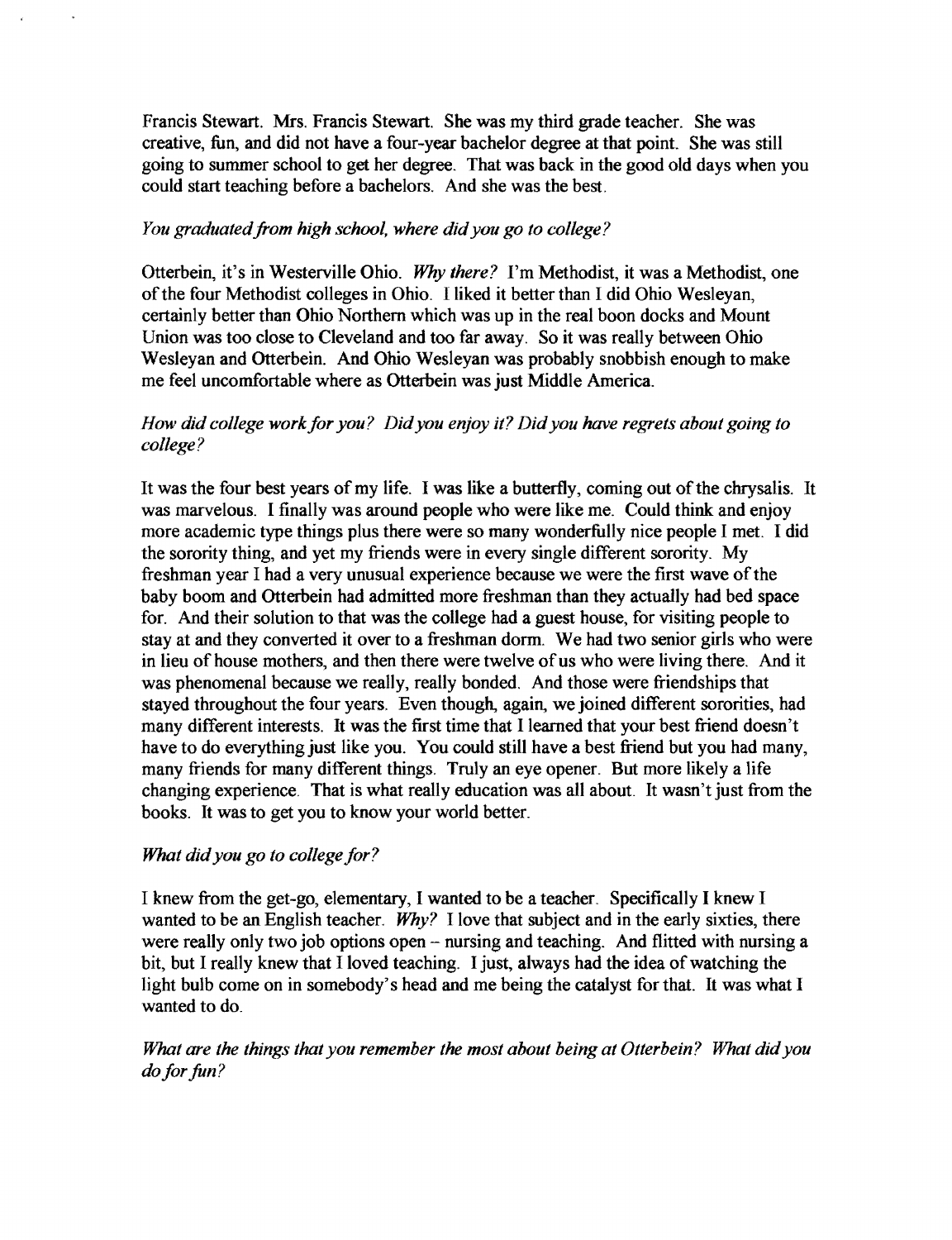Talking. Talking was the big thing. Talking with people. As far as activities, were there things to go do? Absolutely. But it was just being with people. Sitting and talking in the dorm on dateless Friday nights or Saturday nights with the other girls. When you did have dates, going to a fraternity house and being with the guys and their dates. But it was talking, it was not about spending money. Very, very few times did dates involve spending money. Otterbein provided on campus activities which were free. That was part of the tuition. The tuition, room and board when I started was about two thousand dollars and by the time when I graduated it had risen to the grand total of three thousand dollars. But that provided you everything. There was a little movie theater in town, and I'm sure that cost a buck to get in. But other than that, since you could not have a car on campus, you stayed on campus and did things there.

# *Do you have* any *memorable students?*

From way back then, just in general? I had one group of really, really smart eighth graders. And they were wonderful to try to expand and do different things with. This was in the very early 70's and I tried to combine poetry slash song lyrics with brand new technology which at that point was super eight movies. And they had to create their own little movie with the song lyric in the back ground and we add afterwards. And when first started teaching, cassettes still hadn't been invented. They were still the reel to reel tape recorders. And we put the music on the tape recorder and then we would have the action on the super eight movie. And as far as the kids' names, I don't have a clue. I can remember faces, and I've often wondered what happened to those kids because they were ones that could have really been movers and shakers. They knew where they were going and they were a fun group to be with.

#### *When you moved to Miamisburg, why did you choose it?*

Your Dad and I were teaching at Carlisle. And we knew we didn't want to live in Carlisle and we knew we really didn't want to live in Middletown. And so we were house hunting for something that was in our price range and 10 and behold we found this plat on the west side of Miamisburg and there were just a few empty spots left and we talked with a builder. And we found that we could build a ranch house and it could within our budget and we could have a brand new house. And that's what made us choose that because it was ten minutes away from the school system.

#### *How has Miamisburg changed since you have lived here?*

It has become a lot more yuppie-ish. And there is a big division between the old times who been here for at least a few generations meaning they graduated and their parents graduated from Miamisburg versus the new people who have come in because of the attractive housing coupled with the school system. And I see a big division between the two.

#### *What was your idea of the good life when you graduated from college?*